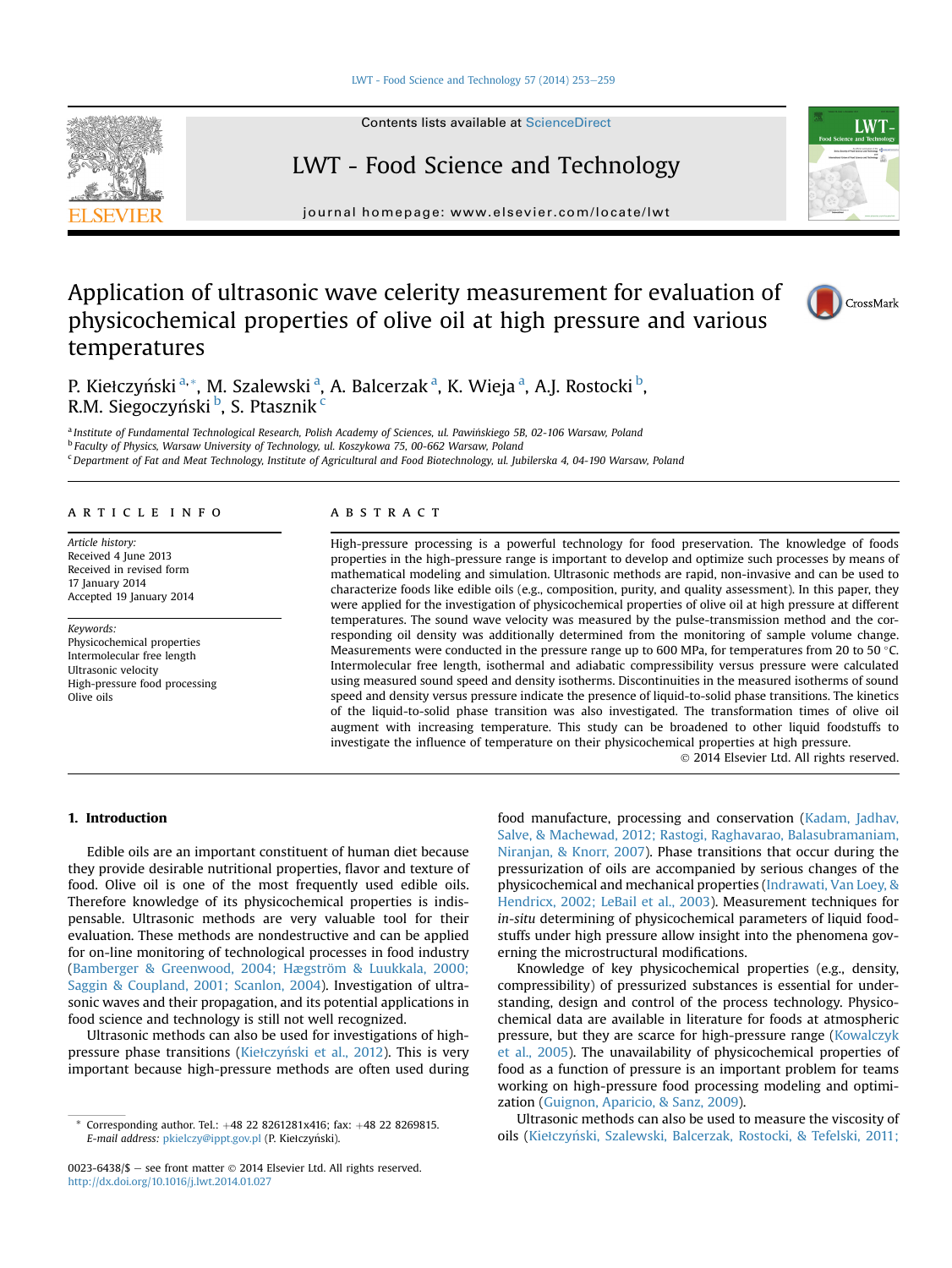[Kie](#page-6-0)łczyński, Szalewski, Siegoczyński, & Rostocki, 2008; Rostocki, Siegoczyński, Kiełczyński, & Szalewski, 2010). Viscosity measurement is an important component of many quality control and process monitoring procedures in food processing ([Cullen, Duffy,](#page-6-0) O'Donnel, & O'[Callaghan, 2000\)](#page-6-0).

Measurements of sound speed in oils can be used to evaluate their physicochemical properties and to investigate high-pressure phase transitions [\(Koc & Vatandas, 2006; McClements, 1997;](#page-6-0) [Rostocki et al., 2011; Sankarappa, Kumar, & Ahmad, 2005\)](#page-6-0). Employing the results of the sound speed measurements in edible oils and other food products, it is possible to control their quality ([Aouzale, Chitnalah, & Jakjoud, 2010; Awad, Moharram, Shaltout,](#page-5-0) [Asker, & Youssef, 2012](#page-5-0)) and to evaluate frying oil degradation ([Benedito, Garcia-Pérez, Dobarganes, & Mulet, 2007\)](#page-6-0).

Publications concerning the development of in-situ measurement techniques under high pressure are very scarce in the food science literature. Existing until now, classical methods of measuring thermodynamic properties are very difficult to apply at high-pressure conditions. An alternative approach, a non-invasive technique, inherently capable of yielding high accuracy, is to measure compressibility/density and their pressure dependence by using acoustic methods [\(Van Dael & Van Itterbeek, 1965\)](#page-6-0).

In our previous paper ([Rostocki et al., 2013](#page-6-0)), the authors on the basis of measurements of the longitudinal ultrasonic wave velocity and density determined adiabatic compressibility as a function of hydrostatic pressure. Measurements were carried out at ambient temperature only. The current work is an extension of the abovementioned paper published in JAOCS.

The objective of the study is to address the influence of temperature on the physicochemical properties of olive oil under highpressure conditions, by means of ultrasonic speed and density measurements. Moreover, some new complementary thermodynamic parameters such as intermolecular free path lengths were determined. Temperature has a large impact on the kinetics of phase transformation and the values of physicochemical parameters of olive oil.

The speed of sound is linked to adiabatic compressibility and density. Therefore, a number of thermodynamic functions can be derived by measuring the speed of sound over a range of pressures and temperatures [\(Barbosa, 2003](#page-5-0)). We have also investigated kinetics of high-pressure liquid-to-solid phase transition in olive oil at various temperatures. This kind of phase transitions is responsible for crystallization of vegetable oils [\(Tarakowski, Malanowski,](#page-6-0) [Ko](#page-6-0)ściesza, & Siegoczyński, 2014).

Measurements of the longitudinal acoustic wave phase velocity and olive oil density were performed in the pressure range from atmospheric pressure to 600 MPa and at temperatures  $T = 20, 30,$ 40, and  $50 °C$ .

Based on the measured sound speed and density, isotherms of adiabatic compressibility, intermolecular free length, and isothermal compressibility as a function of pressure were evaluated. Knowledge of compressibility and density changes as a function of pressure is very important in the processes of the high-pressure food processing and preservation ([Min, Sastry, & Balasubramaniam, 2010\)](#page-6-0).

To the authors' best knowledge the results presented in this paper are a novelty and have not been reported in the scientific literature.

Table 1

#### 2. Materials and methods

## 2.1. Materials

For our experiments we used olive oil produced in Spain. Its chemical composition was evaluated by means of the gas chromatography method using Hewlett-Packard HP 6890 device with Flame Ionization Detector and high-polar column BPX70. The analysis was conducted following the AOCS Cd 11b-91 method and was performed according to the ISO 5508 and ISO 5509 norms. Composition of the investigated olive oil is presented in Table 1. There are five major fatty acids: the dominant C18:1cis oleic acid, C16:0 palmitic acid, C18:2 cis-cis linoleic acid, C18:0 stearic acid and C16:1 palmitoleic acid. Other fatty acids are presented in small amounts below 1%. This information may allow the comparison of our results with those obtained for olive oils of similar compositions. Olive oils may differ in composition and thus in their properties depending on the cultivar, the soil, the extraction process, etc. ([Bonnet, Devesevre, Artaud, & Moulin, 2011](#page-6-0)). The volume of the investigated olive oil sample was 22  $\text{cm}^3$ .

## 2.2. Measuring setup

High-pressure measurements of the small signal sound speed were performed using the setup designed and constructed by the authors, see [Fig. 1.](#page-2-0) High pressure was generated in a thick-walled cylinder chamber (length  $= 23$  cm, diameter  $= 1.7$  cm, capacity  $= 52 \text{ cm}^3$ ) with a simple piston and Bridgman II sealing system. Pressure was applied by a manually driven hydraulic press. Volume changes were measured by observation of piston displacement in the chamber. The piston displacement was measured by a digital caliper gauge, with an accuracy of 0.01 mm. The pressure inside the chamber was measured by a 100  $\Omega$  manganin sensor calibrated using a dead weight piston gauge with a relative uncertainty of 0.05% (Rostocki, Urbański, Wiśniewski, & Wilczyńska, 2005). The manganin sensor resistance was measured using a linear unbalanced resistance bridge ([Rostocki &](#page-6-0) [Wi](#page-6-0)[sniewski, 1977](#page-6-0)). Constant temperature in the chamber  $(\pm 0.1 \degree C)$  was maintained by a thermostatic water bath and a precision thermostat (Julabo Labortechnik, Germany). A copperconstantan thermocouple was placed inside the high-pressure chamber.

For measurements of the phase velocity of longitudinal ultrasonic waves the authors have constructed the computerized setup especially designed to obtain a low level of parasitic ultrasonic signals ([Kie](#page-6-0)łczyński, Szalewski, Rostocki, Zduniak, & Balcerzak, [2009; Rostocki et al., 2011\)](#page-6-0). A special mounting of transducers in the high-pressure chamber was fabricated. The piezoelectric transducers were LiNbO<sub>3</sub> (Lithium niobate Y36 cut) plates (Boston Piezo-Optics Inc., USA), with diameter equals 5 mm and resonant frequency  $f = 5$  MHz.

In the measuring setup, the sending transducer is driven by the TB-1000 pulser-receiver computer card (Matec, USA). The TB-1000 pulser generates RF tone burst signal with a frequency of 5 MHz, with a length equal to 0.3  $\mu$ s and repetition time  $= 0.8$  ms. The ultrasonic impulse generated by the transmitting transducer propagates in the investigated olive oil sample and is detected by

Composition of investigated olive oil evaluated by means of the gas chromatography method. c and t stand for cis and trans configurations, respectively.

| fatty acid<br>% in olive oil | C14:0<br>< 0.1 | C16:0<br>11.02 | C16:1<br>1.01 | C17:0<br>0.1 | C17:1        | C18:0<br>3.4 | C18:1c<br>76.8 | $C18:2$ ct/tc     |
|------------------------------|----------------|----------------|---------------|--------------|--------------|--------------|----------------|-------------------|
| fatty acid                   | C18:2cc        | $C18:3$ $ccc$  | C20:0         | C20:1        | 0.1<br>C20:2 | C22:0        | C24:0          | ${<}0.1$<br>C24:1 |
| % in olive oil               | 5.9            | 0.7            | 0.4           | 0.3          | < 0.1        | 0.1          | < 0.1          | < 0.1             |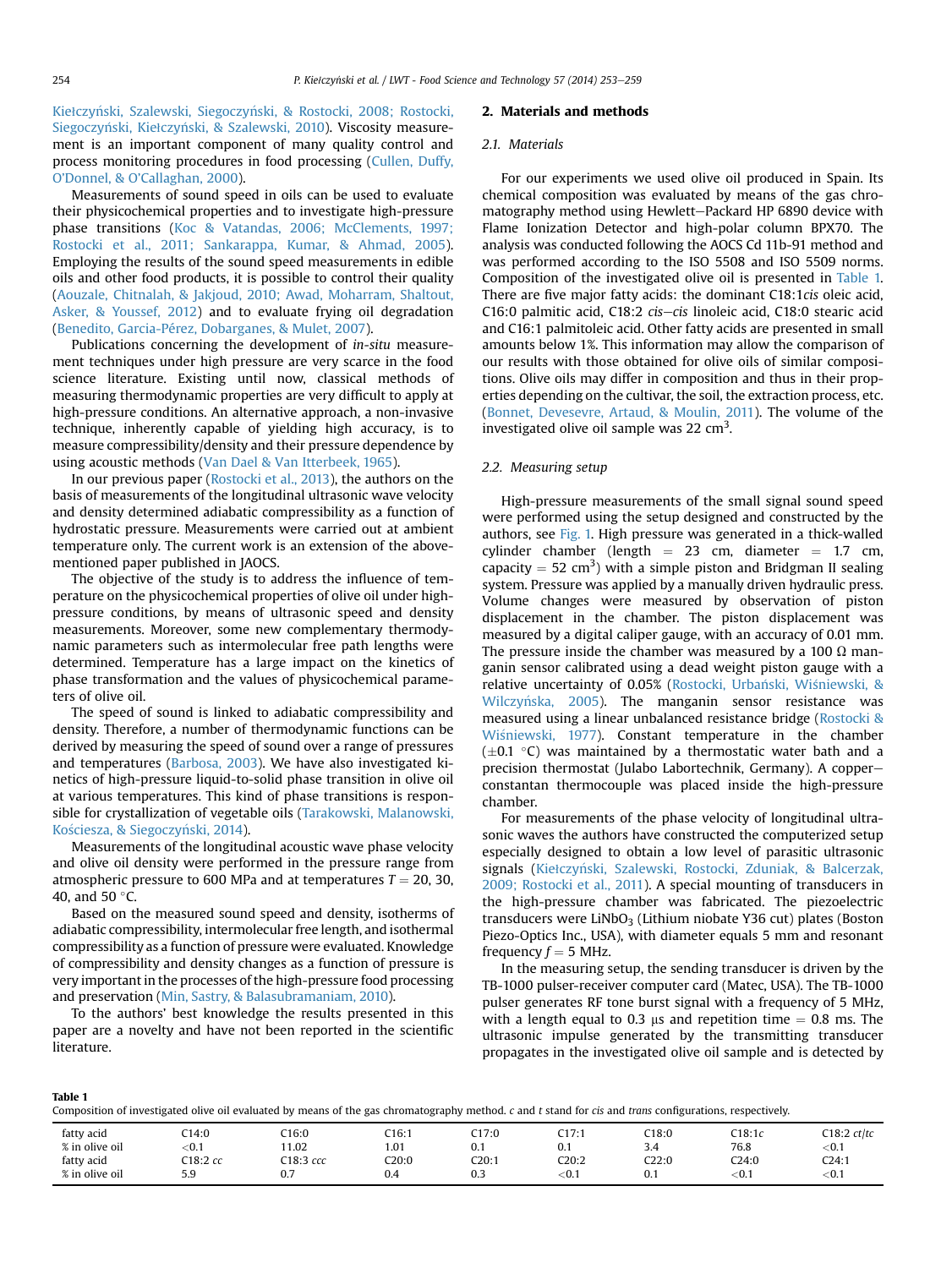<span id="page-2-0"></span>

Fig. 1. Experimental ultrasonic setup for measuring the sound velocity in liquids at high pressure and various values of temperature [\(Kie](#page-6-0)łczyński et al., 2009).

the receiving transducer. The PDA-1000 digitizer card (Signatec, USA) samples and digitizes the signals received by the transducer and amplified by the TB-1000 receiver. The stored signals are then analyzed by computer software. For each measurements, the ultrasonic signal was averaged 1024 times in order to improve the signal-to-noise ratio. A computer program that controls the operation of the pulser-receiver card and digitizer card was written in  $C_{++}$  language.

The density was measured at atmospheric pressure (at various temperatures), using a U-shaped tube densitometer (MG-2 UniLab, Poland). Since the mass of the sample did not change during the experiment, changes in volume can be used to determine the density changes as a function of pressure. Volume change was evaluated by measuring the displacement of the piston in the chamber, by means of a digital caliper.

The pressure was generated in 10 MPa steps, then kept constant for about 5 min. During that time the pressure and temperatures were observed. That allows the detection of the pressure drop due to phase transition and the observation whether the system was reaching thermodynamic equilibrium.

# 2.3. Measurement of ultrasonic wave velocity in liquids using the cross-correlation method

The velocity c of ultrasonic waves propagating in a liquid along the path L is given by  $c = L/t_d$ : where:  $t_d$  is the time-of-flight (TOF) along the path  $L$ . The path length  $L$  is assumed to be a straight line, between two ultrasonic transducers (sending and receiving ones), immersed in a measured liquid and working in a throughtransmission mode, Fig. 1. In practice, we always observe a number of ultrasonic impulses, repeatedly reflected between two ultrasonic transducers facing each other. The first impulse received by transducer travels the path L through an investigated liquid. The next impulse will travel the path 3L, etc. To determine the speed of sound we select two subsequent ultrasonic impulses. Since our measurements are differential (time difference), a measurement of the time difference between those two ultrasonic pulses and travel distance yields the sound speed in an investigated liquid.

Sound speed measurement is difficult and uncertain when using classical physical methods. Application of digital signal processing methods to determine the time-of-flight of two subsequent ultrasonic pulses, improves considerably the accuracy of sound speed evaluation. To measure the time-of-flight we employed the crosscorrelation method ([Sugasawa, 2002; Viola & Walker, 2003\)](#page-6-0). The analysis of correlation provides a measure of similarity between the two considered pulses  $f(t)$  and  $g(t)$  shifted in time. Since these two pulses are of similar shape but different amplitude and delay, the cross-correlation function reaches its maximum at t equal to the evaluated time difference corresponding to the distance 2L. The time delay was measured with uncertainty  $\pm 1$  ns.

The distance between the transducers was determined from the calibration measurements in water as the reference liquid. Knowing, with high accuracy the speed of sound in water at a given temperature (NIST data) and measuring the time-of-flight, the distance between the transducers was calculated. At ambient temperature, the distance  $L = 10.278$  mm. Distance L was evaluated with the uncertainty of  $\pm 10$  µm.

## 2.4. Uncertainty analysis

According to the ISO guidelines [\(BIPM & ISO, 1995\)](#page-6-0) the expanded relative uncertainty of the ultrasonic velocity  $\Delta U_c/U_c$ , can be expressed as

$$
\frac{\Delta U_c}{U_c} = 2\sqrt{\left(\frac{\Delta U_L}{U_L}\right)^2 + \left(\frac{\Delta U_{t_d}}{U_{t_d}}\right)^2} \tag{1}
$$

where:  $\Delta U_L/U_L$  is the relative standard uncertainty of the path L,  $\Delta U_{t_d}/U_{t_d}$  is the relative standard uncertainty of the TOF delay  $t_d$ .

The time delay was measured with a picoseconds resolution. However, due to extra systematic errors, such as diffraction contribution, etc., the resulting relative standard uncertainty  $\Delta U_{t_d}/U_{t_d}$  for the TOF delay  $t_d$  was estimated as:  $\Delta U_{t_d}/U_{t_d} = \pm 0.1\%$ . Similarly, the relative standard uncertainty of the path L (resulting from calibration measurements in water) was estimated as:  $\Delta U_L$  $U_L = \pm 0.1$ %. Consequently, the expanded relative uncertainty for the sound speed in liquid equals  $\pm 0.3$ % at a 95% confidence level.

## 3. Results

#### 3.1. Measurements results

## 3.1.1. Sound speed

The plots of measured longitudinal ultrasonic wave velocity c in the investigated edible oil (olive oil) as a function of pressure, at



Fig. 2. Plots of sound velocity in olive oil as a function of pressure along various isotherms ( $T = 20, 30, 40,$  and  $50^{\circ}$ C). From point a to point b, low-pressure phase of olive oil is observed. At point  $b$  phase transition begins. Point  $c$  indicates the termination of phase transition. From point c to point d, high-pressure phase of olive oil occurs,  $f = 5$  MHz.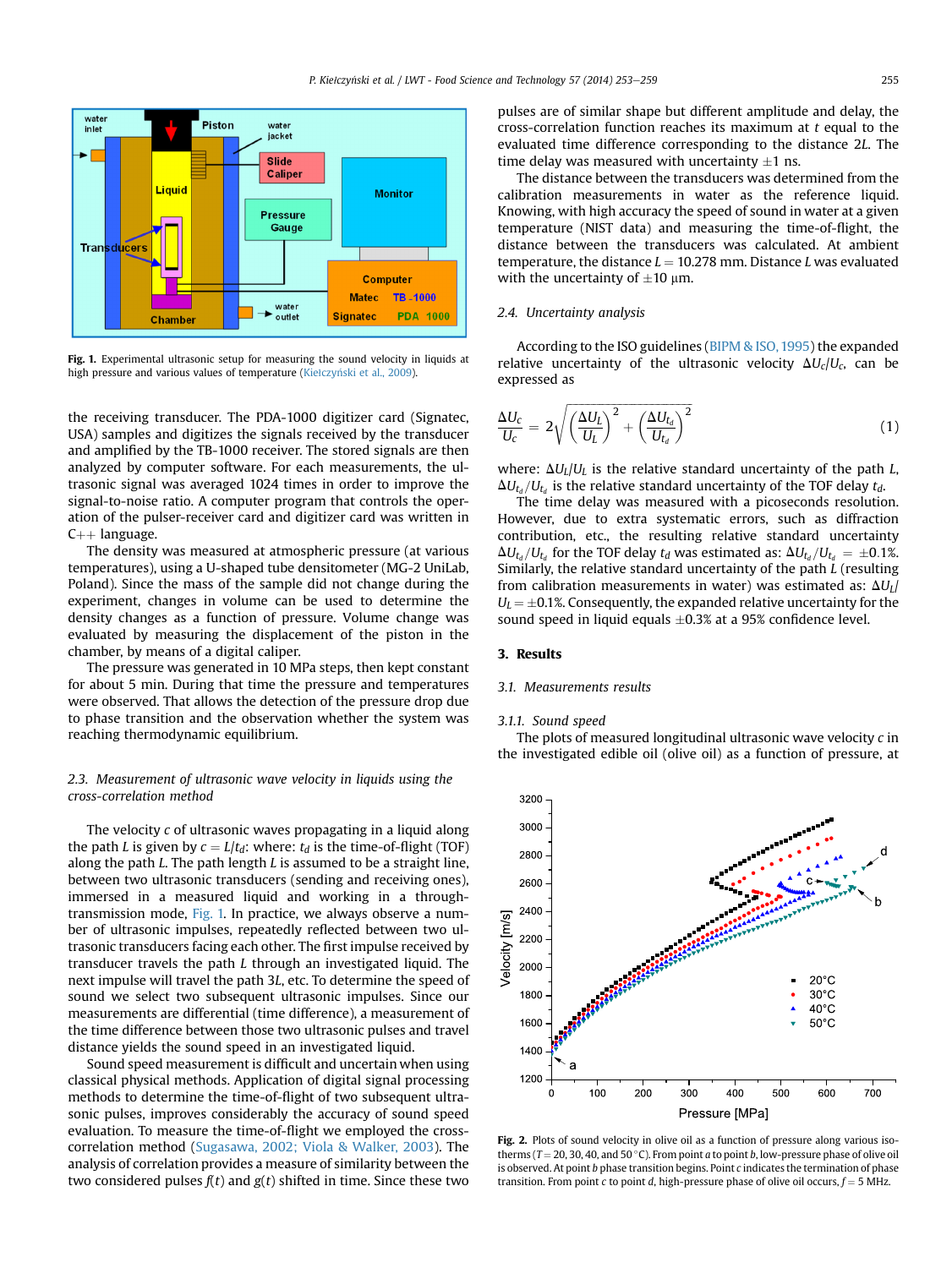various temperatures, are shown in [Fig. 2](#page-2-0). The plot of sound speed (see [Fig. 2\)](#page-2-0) displays a piecewise monotonically continuous character of c as a function of pressure for various values of temperature. The increase in ultrasonic speed is due to the decrease in intermolecular free path length and adiabatic compressibility. Discontinuity in the plot indicates that the phase transition occurs. In [Fig. 2,](#page-2-0) three different parts of each curve can be seen. At the beginning of measuring process (point  $a$ ), the pressure was increased gradually up to the point b, (first part of each curve in [Fig. 2\)](#page-2-0). At the moment corresponding to point  $b$ , we stopped the compression, and the piston in the high-pressure chamber was fixed to enable the liquid-to-solid phase transition to occur undisturbed. The induction time is the time that elapses from the moment when the piston is stopped and the beginning of the phase transformation (marked by spontaneous pressure drop associated with transition). The observed spontaneous pressure drop indicates initiation of the liquid-to-solid phase transition. The pressure drop is due to a decrease in the liquid volume, and consequently the increase in the liquid density. These changes result from the phase transition that occurs spontaneously. Although the pressure drops, the speed of sound continues to increase (second part of each curve in [Fig. 2](#page-2-0)). This indicates change in the physical properties of the liquid.

When the temperature during measurements was higher, the pressure, at which the liquid-to-solid phase transition began, increased. The stabilization of pressure and negligible changes in sound velocity indicated that the liquid-to-solid phase transition was completed (point  $c$ ). At the termination of the phase transition process the pressure was increased again, in order to measure the sound velocity in the new high-pressure solid-like phase of olive oil (third part of each curve in  $Fig. 2$ ). The further increase of velocity with increasing pressure was observed (up to point d).

## 3.1.2. Kinetics of phase transition

The kinetics of the liquid-to-solid phase transition was investigated during sound speed measurements, see Fig. 3. Pressure changes, occurring during liquid-to-solid phase transition, were registered with the piston locked in a fixed position. At first (starting at the point  $b$  at a given temperature) the pressure remained constant. Subsequently, a sudden decrease of pressure was observed (at point  $b_1$ ), due to a liquid-to-solid phase transition







Fig. 4. Variation of olive oil density versus pressure at temperatures:  $(T = 20, 30, 30)$  $40^{\circ}$ C). Points a and b delimit low-pressure phase region. Points b and c designate phase transition region. Points  $c$  and  $d$  determine high-pressure phase region.

in olive oil. The moment of time in which, pressure drops spontaneously with further increase in the speed of sound is the signature of the beginning of the phase transition. Finally, the pressure level stabilized (point  $c$ ). This means that the liquid-to-solid phase transition was completed. As a result, a new high-pressure solidlike phase in olive oil has emerged. Changes in temperature influence considerably the time course (evolution) of phase transition. One can see in Fig. 3, that with the increase of temperature liquidto-solid phase transition started at a higher value of pressure and the induction time (from point  $b$  to point  $b_1$ ) is larger.

## 3.1.3. Density

During experiments, olive oil volume changes were measured by observation of piston displacement inside the high-pressure chamber. It was measured by digital caliper gauge. Corrections related to the expansion of the chamber were considered during data analysis. Measured volume changes versus pressure have been used for evaluation of olive oil density as a function of pressure, for various temperatures, see  $Fig. 4$ . The olive oil density shows a piecewise monotonically continuous behavior of  $\rho$  versus the pressure for various values of temperature. Discontinuity in the curve indicates that the liquid-to-solid phase transition occurs.

## 3.2. Calculation results

Measured values of sound velocity and density in olive oil versus pressure have been used to calculate intermolecular free length, isothermal compressibility, and adiabatic compressibility as a function of pressure.

## 3.2.1. Intermolecular free length

The intermolecular free length has a clear physical significance i.e., it is the distance between the surfaces of the neighboring molecules and is related to ultrasonic velocity and density as follows ([Kavitha, Jayakumar, Kannappan, & Uma, 2013](#page-6-0)):

$$
L_f = K/c(\rho)^{1/2} \tag{2}
$$

where:  $\rho$ , density; c, sound velocity; K is the Jacobson's constant given by the relation:  $K = (93.875 + 0.345 \cdot T) \cdot 10^{-8}$ ; and T is temperature in K.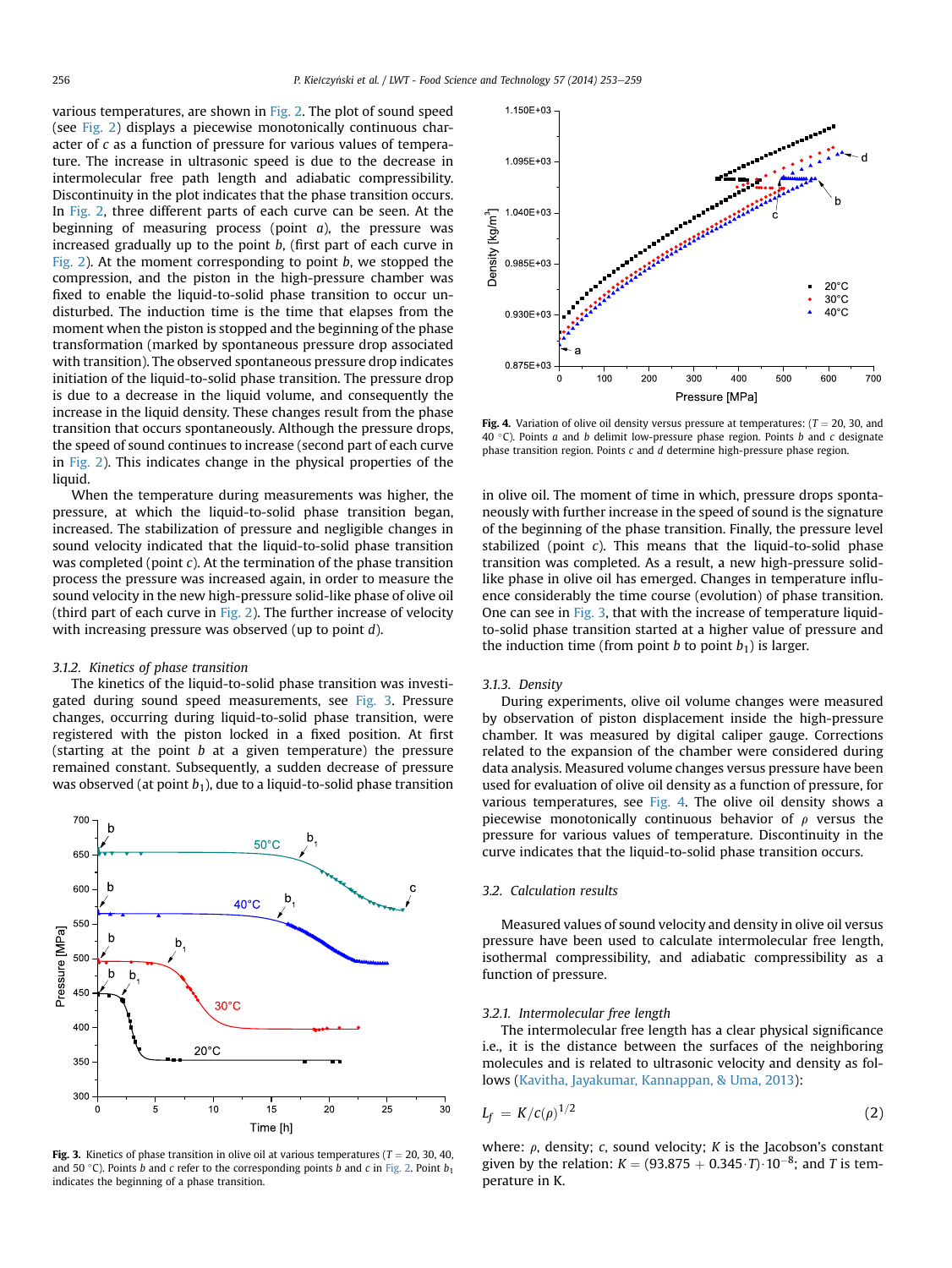Changes in the molecular structure of olive oil constituents alter the intermolecular free path length [\(Banu & Prasad, 2013\)](#page-5-0). Fig. 5 presents the plot of isotherms of intermolecular free length versus pressure. Discontinuities observed in curves in Fig. 5 can be a signature of phase transition.

## 3.2.2. Isothermal compressibility

Isothermal compressibility was evaluated using the relation

$$
\beta_T = -\left(\frac{1}{V}\right) \left(\frac{\partial V}{\partial P}\right)_T \tag{3}
$$

where  $V$  is volume and  $p$  is pressure.

The derivative in Eq. (3) was calculated numerically.

Fig. 6 shows isothermal compressibility evaluated with Eq. (3) as a function of pressure at  $T = 20$  °C. Due to the presence of liquid-tosolid phase transition the curve in Fig. 6 is discontinuous. Isothermal compressibility of the high-pressure phase is lower than that in the case of the low-pressure phase. This shows that the high-pressure phase exhibit properties similar to a solid-like medium. The spread of points in Fig. 6 results from the numerical evaluation of the derivative in Eq.  $(3)$ . The solid line is an approximation of the computed points of isothermal compressibility. Numerical calculations of the derivative are always accompanied by errors. This leads to the spreading of points in Fig. 6.

#### 3.2.3. Adiabatic compressibility

Adiabatic compressibility of olive oil (see Fig. 7) was calculated using the equation

$$
\beta_s = \frac{1}{\rho \cdot c^2} \tag{4}
$$

Compressibility of a liquid is one of the important physical quantities in fluid mechanics. It depends on the structure of the liquid. Compressibility is determined by the balance between attractive and repulsive forces and enters into many pressure dependent thermodynamics expressions. It decreases with pressure augmentation because free volume between molecules decreases [\(Min et al., 2010](#page-6-0)). Compressibility is a key property of foods during high-pressure processing ([Barbosa, 2003](#page-5-0)). As it can be



Fig. 5. Intermolecular free length isotherms versus pressure ( $T = 20, 30, 40,$  and  $50^{\circ}$ C) in olive oil. From point  $a$  to point  $b$ , low-pressure phase of olive oil is observed. At point  $b$  phase transition begins. Point  $c$  indicates the termination of phase transition. From point c to point d, high-pressure phase of olive oil occurs.



Fig. 6. Isothermal compressibility of olive oil as a function of pressure at  $T = 20$  °C. Discrete points were evaluated using Eq. (3). Solid line is an approximation curve of the calculated discrete data. The discontinuity in the solid curve indicates the liquid-tosolid phase transition.

seen in Fig. 7, isotherms of adiabatic compressibility exhibit discontinuity, what indicates the presence of phase transition.

Increase in temperature results in an increase of intermolecular distance. Therefore, the liquid becomes less packed, and hence the intermolecular free length and adiabatic compressibility increase, and consequently the density and ultrasonic longitudinal phase velocity decrease, see [Figs. 2, 4, 5 and 7.](#page-2-0) Adiabatic compressibility of the high-pressure phase is lower than adiabatic compressibility for low-pressure phase.

## 4. Discussion

Monotonic decrease in the specific volume of olive oil, with the pressure rise has been observed in the works: [Acosta, Smith, and](#page-5-0) [Arai \(1996\), Guignon et al. \(2009\)](#page-5-0). This corresponds to the increase in the density of olive oil [\(Werner, Baars, Eder, & Delgado,](#page-6-0) [2008\)](#page-6-0). The density of olive oil measured by the authors displays the same trend: i.e., the density increased, when the pressure was



Fig. 7. Adiabatic compressibility of olive oil isotherms ( $T = 20$ , 30, 40, and 50 °C) as a function of pressure. Points  $a$  and  $b$  delimit low-pressure phase region. Points  $b$  and  $c$ designate phase transition region. Points  $c$  and  $d$  determine high-pressure phase region. Lowest curve corresponds to  $T = 20$  °C. Highest curve applies to  $T = 50$  °C.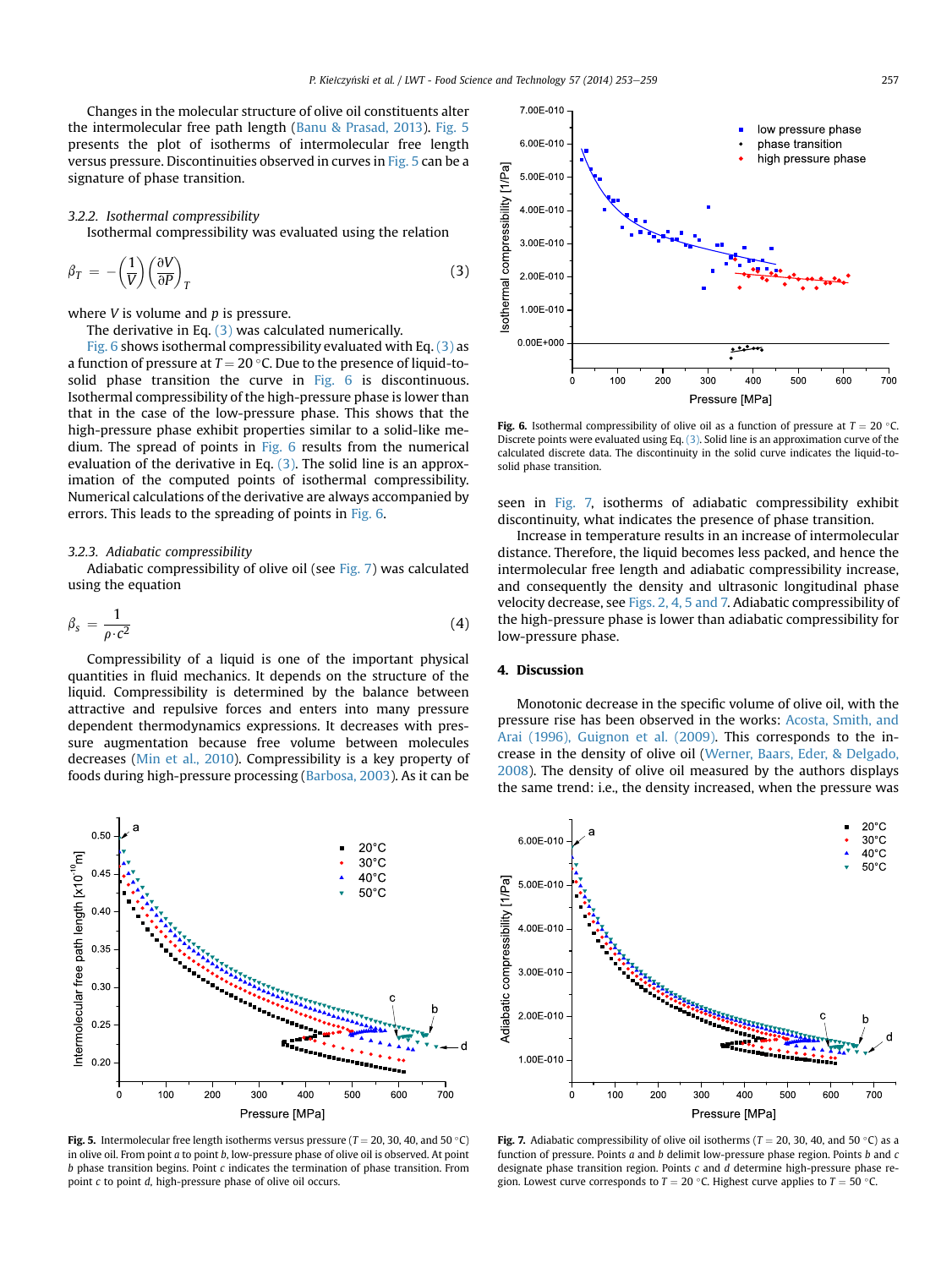<span id="page-5-0"></span>raised. From measurements carried out by the authors it follows that the density of the olive oil decreases monotonically with increasing temperature. A similar decrease in the density of the olive oil as a function of temperature (at atmospheric pressure) was stated in the works: [Coupland and McClements \(1997\), Guignon](#page-6-0) [et al. \(2009\), Werner et al. \(2008\)](#page-6-0).

The authors also discovered experimentally that, similarly as in the work ([Coupland & McClements, 1997](#page-6-0)), the speed of sound in olive oil decreases monotonically with increasing temperature. Furthermore, our research indicate that the speed of sound in olive oil increases piecewise monotonically with pressure augmentation.

Discontinuities in measured and calculated values of physicochemical parameters as a function of pressure point to the presence of phase transitions in olive oil. These ultrasonic measurements of physicochemical parameters are very important because highpressure methods are often used during food manufacture, processing and conservation. High mechanical energy introduced to the system leads to changes in the molecular equilibrium in media under pressure. Therefore, the mechanisms, kinetics, and structures of molecular and cellular systems are modified. As a result, many pressure-induced phenomena can occur [\(Delgado,](#page-6-0) [Kulisiewicz, Rauh, & Benning, 2010](#page-6-0)). Phase transitions can modify significantly the molecular structure and, consequently, affect the texture and sensory characteristics of food products ([LeBail et al.,](#page-6-0) [2003](#page-6-0)). Therefore measuring the sound velocity in the liquid at high pressure enables to control the quality of food products subjected to high-pressure technological processes, and to understand the nature of physicochemical behavior and intermolecular interactions in edible oils.

Direct measurements of the physicochemical properties of liquid foodstuffs are very difficult under conditions of high pressure. The sound velocity is closely linked with these properties and can be measured relatively easily and with high accuracy (e.g., with expanded relative uncertainty of the order of  $\pm 0.5$ %) over wide ranges of pressure and temperature. Ultrasonic methods were also used to control the degree of purity of edible oils at atmospheric pressure (Aouzale et al., 2010) and their quality [\(Mulet, Benedito,](#page-6-0) [Golás, & Cárcel, 2002\)](#page-6-0). Described in this paper the method enables the extension of these measurements to high hydrostatic pressure range.

Kinetics of phase transition in olive oil at various temperatures has also been investigated. The results obtained in this study for the olive oil can be compared with the results obtained previously by the authors for olive oil constituents: triglycerides and diglycerides ([Kie](#page-6-0)łczyński et al., 2011, 2012). In triacylglycerol at 20 $\,^{\circ}$ C, the phase transition occurred in the same pressure range as in the case of examined olive oil. In diacylglycerol phase transition started at about 210 MPa. The transformation time (including induction time) for olive oil was about 6 h, for triacylglycerol was equal to about 40 min, and for diacylglycerol was approximately 20 min. The corresponding transformation times of olive oil and its constituents augment with increasing temperature. For example, at temperature 50 $\degree$ C, the duration of the phase transition (including induction time) of the olive oil was 25 h. These differences in the kinetics of the phase transition are associated with different molecular structures of the individual constituents (i.e., monoglycerides, diglycerides, triglycerides etc.), and their intermolecular interactions occurring within multi-component oils (such as olive oil), during the course of phase transition.

## 5. Conclusions

The origin of this study was motivated by the lack of thermodynamic parameters of olive oil under high pressure and at different temperatures. Knowledge of these parameters is indispensable for numerical modeling and optimization of highpressure food processing and preservation (Aparicio, Otero, Sanz, & Guignon, 2011).

In this paper, the results of measurements of the phase velocity of the longitudinal ultrasonic wave and the density of the olive oil with known composition are presented. Measurements were conducted in a wide range of hydrostatic pressure, up to 600 MPa, for various values of temperature. The key factors that determine the speed of the ultrasonic wave in a liquid are adiabatic compressibility and intermolecular free path length ([Priya, Nithya, Velray, &](#page-6-0) [Kansppan, 2010](#page-6-0)). Using the measured sound speed and density data, the authors calculated adiabatic compressibility, isothermal compressibility, and intermolecular free length, as a function of pressure at various temperatures (isotherms).

Moreover, the kinetics of liquid-to-solid phase transition (crystallization) in olive oil was investigated. The results obtained show a strong influence of pressure and temperature on the kinetics of phase transitions in olive oil. As the temperature increases, higher pressures must be used to initiate phase transition. Moreover, the induction time and the transition time are longer. As the temperature is raised, the intermolecular free path length increases. Since the intermolecular free path length is inversely proportional to the sound speed, therefore with increasing temperature the sound speed decreases.

Under conditions of high pressure, after the phase transition, the molecular structure of the olive oil is changed. High-pressure phase of olive oil is more like a solid medium and forms a solid-like phase. The molecules are more densely packed.

Measurements of sound speed and density in edible oils as a function of pressure and temperature enable to evaluate some useful physicochemical properties and to investigate high-pressure liquid-to-solid phase transition in the oils involved. Changes in the time-of-flight, and consequently in the sound speed, can be observed with much higher resolution than corresponding changes in the oil density. Therefore, observation of changes in the speed of sound seems to be more reliable indication of the occurrence of the phase transition.

The results of this study are a novelty. Presented in the paper, the ultrasonic method can also be used to investigate (at highpressure conditions) the composition, purity, and quality of other liquid foodstuffs (e.g., fruit juices), not only the fats and oils. The results obtained can be useful for designing and optimizing new methods of food control, processing, and conservation, especially in high-pressure food processing.

#### References

- [Acosta, G. M., Smith, R. L., & Arai, K. \(1996\). High-pressure PVT behavior of natural](http://refhub.elsevier.com/S0023-6438(14)00044-9/sref1) fats and oils, trilaurin, triolein, and n[-tridecane from 303 K to 353 K from at](http://refhub.elsevier.com/S0023-6438(14)00044-9/sref1)mospheric pressure to 150 MPa. [Journal of the Chemical Engineering Data, 41](http://refhub.elsevier.com/S0023-6438(14)00044-9/sref1),  $961 - 969$  $961 - 969$
- Aouzale, N., Chitnalah, A., & Jakjoud, H. (12-16 Avril 2010). Utilisation des techniques ultrasonores pour le contrôle de la qualité des huiles alimentaires. In 10ème Congrès Français d'Acoustique. Lyon.
- [Aparicio, C., Otero, L., Sanz, P. D., & Guignon, B. \(2011\). Speci](http://refhub.elsevier.com/S0023-6438(14)00044-9/sref2)fic volume and [compressibility measurements of tomato paste at moderately high pressure as](http://refhub.elsevier.com/S0023-6438(14)00044-9/sref2) a function of temperature. [Journal of Food Engineering, 103](http://refhub.elsevier.com/S0023-6438(14)00044-9/sref2), 251-[257.](http://refhub.elsevier.com/S0023-6438(14)00044-9/sref2)
- [Awad, T. S., Moharram, H. A., Shaltout, O. E., Asker, D., & Youssef, M. M. \(2012\).](http://refhub.elsevier.com/S0023-6438(14)00044-9/sref3) [Applications of ultrasound in analysis, processing and quality control of food: a](http://refhub.elsevier.com/S0023-6438(14)00044-9/sref3) review. [Food Research International, 48](http://refhub.elsevier.com/S0023-6438(14)00044-9/sref3), 410-[427.](http://refhub.elsevier.com/S0023-6438(14)00044-9/sref3)
- [Bamberger, J. A., & Greenwood, M. S. \(2004\). Non-invasive characterization of](http://refhub.elsevier.com/S0023-6438(14)00044-9/sref4) fluid [foodstuffs based on ultrasonic measurements.](http://refhub.elsevier.com/S0023-6438(14)00044-9/sref4) Food Research International, 37,  $621 - 625$  $621 - 625$
- [Banu, M., & Prasad, N. \(2013\). Stability of peanut \(](http://refhub.elsevier.com/S0023-6438(14)00044-9/sref5)Arachis hypogaea) oil with TBHQ [\(antioxidant tertiary butyl hydroquinone\) by ultrasonic studies.](http://refhub.elsevier.com/S0023-6438(14)00044-9/sref5) Kasetsart Jour[nal of Natural Sciences, 47](http://refhub.elsevier.com/S0023-6438(14)00044-9/sref5), 285-[294](http://refhub.elsevier.com/S0023-6438(14)00044-9/sref5).
- Barbosa, R. D. (2003). [High pressure and temperature dependence of thermodynamic](http://refhub.elsevier.com/S0023-6438(14)00044-9/sref6) [properties of model food solutions obtained from in situ ultrasonic measurements](http://refhub.elsevier.com/S0023-6438(14)00044-9/sref6). [University of Florida. Ph.D. Dissertation.](http://refhub.elsevier.com/S0023-6438(14)00044-9/sref6)